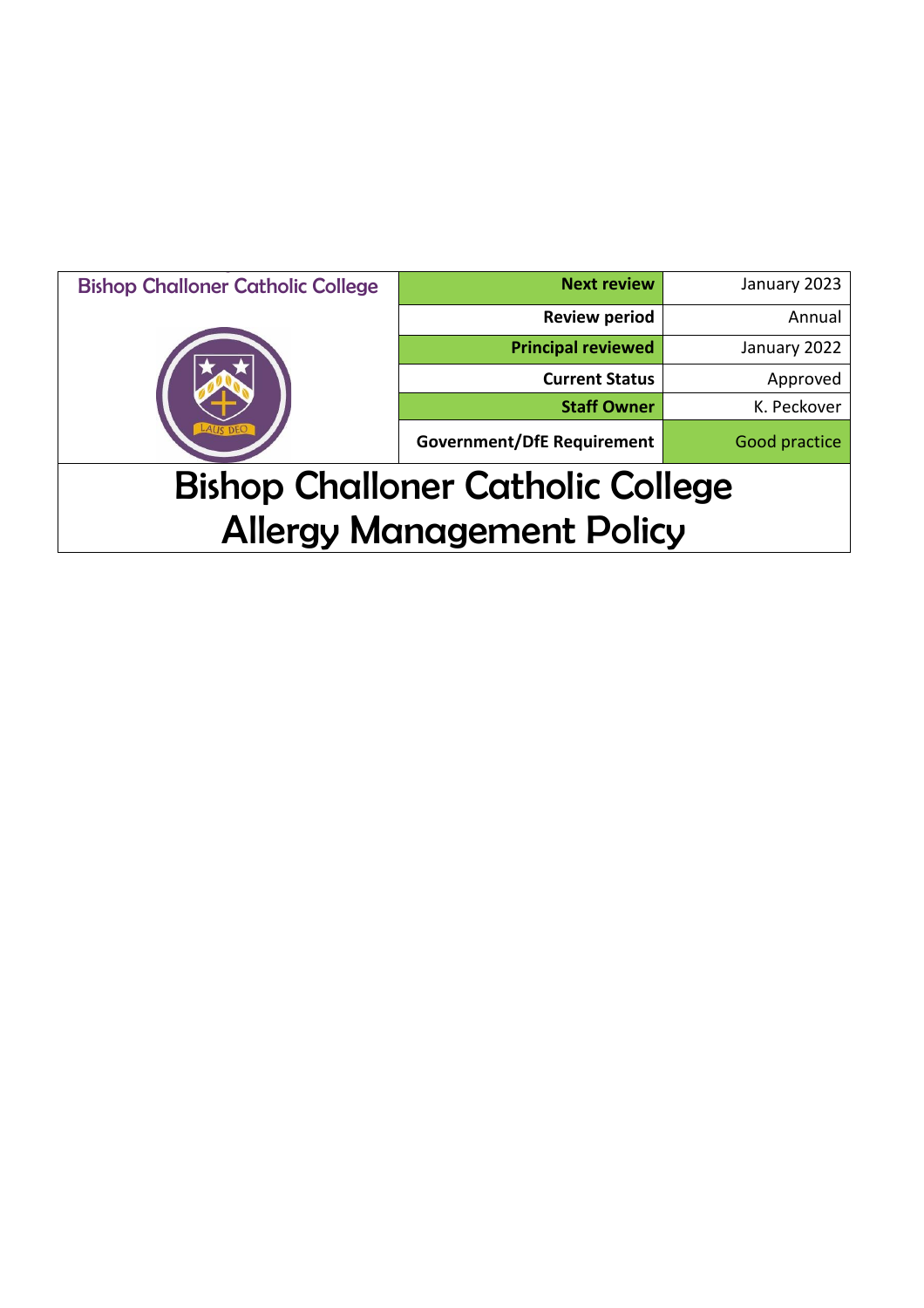# **Allergy Management Policy**

## **About this policy.**

This policy is intended as guidance for all staff, including support staff and governors.

An allergy is the response of the body's immune system to normally harmless substances, such as foods, insect stings, latex, medicines and pollens. Whilst in most people these substances (allergens) pose no problem, in allergic individuals their immune system identifies them as a 'threat' and produces an inappropriate response.

This can be a minor response such as localised itching or a severe response known as anaphylaxis or anaphylactic shock.

Anaphylaxis is potentially life threatening, often explosive in onset with symptoms ranging from mild flushing to upper respiratory obstruction and collapse. It occurs when the allergen enters the bloodstream, causing the release of chemicals throughout the body to protect it from the foreign substance. Anaphylaxis causes approximately 20 deaths per year in the UK.

Bishop Challoner Catholic College is an allergy aware school and takes a serious approach to the risk of anaphylaxis; this policy outlines the responsibilities expected of those within Bishop Challoner Catholic College community.

Bishop Challoner Catholic College has clear guidance on providing care and support and administering medication at school. This policy although specific to Allergies is parallel to the Bishop Challoner Catholic College 'Medical Conditions Policy (Including First Aid) 2021/22'.

Bishop Challoner Catholic College recognises the importance of minimising the risk of an allergic reaction. Raised awareness, knowledge and information of allergies and anaphylaxis helps normalise and make safe, as far as possible everyone in school; as well as keeping individuals with allergies as safe as possible.

Bishop Challoner is committed to creating a culture whereby those pupils with allergies can participate in school life and not feel excluded or discriminated against.

- 1. On entry to Bishop Challoner Catholic College, parent/carers will be asked to complete a medical questionnaire, indicating any known allergies and highlighting any previous severe allergic reactions, and any history of anaphylaxis.
- 2. This information, once collated will be made known to the Mrs J Jones, Mrs K Peckover and the wider First Aid Team.
- 3. Once aware of an allergy Bishop Challoner Catholic College will refer to the School Nurse Team and ensure the parent/carer and pupil complete/review an allergy care plan/Individual Health Care Plan, and sign to say they understand and are happy with the care it stipulates. The Catering Manager will be made aware if the allergy is food related.
- 4. A child's IHCP should, explain what help they need in an emergency. Parental permission will be sought and recorded in the IHCP meeting, for sharing the IHCP within emergency care settings.
- 5. Care plans are available on each pupil's electronic file, detailing the action to be taken in an emergency.
- 6. Bishop Challoner Catholic College Mrs J Jones will maintain an up to date medical register on Medi-Tracker for all staff to access; furthermore, this will be emailed to all staff. In addition, the allergy will be highlighted on the pupil's electronic file.
- 7. Training in Allergy Awareness and the administration of an Auto-injector is provided annually for all staff.
- 8. Bishop Challoner Catholic College understands the importance of medication being taken and care received as detailed in the pupil's IHCP.
- 9. Allergy Awareness Posters and Auto-injector instructions are on clear display in classrooms and around the school.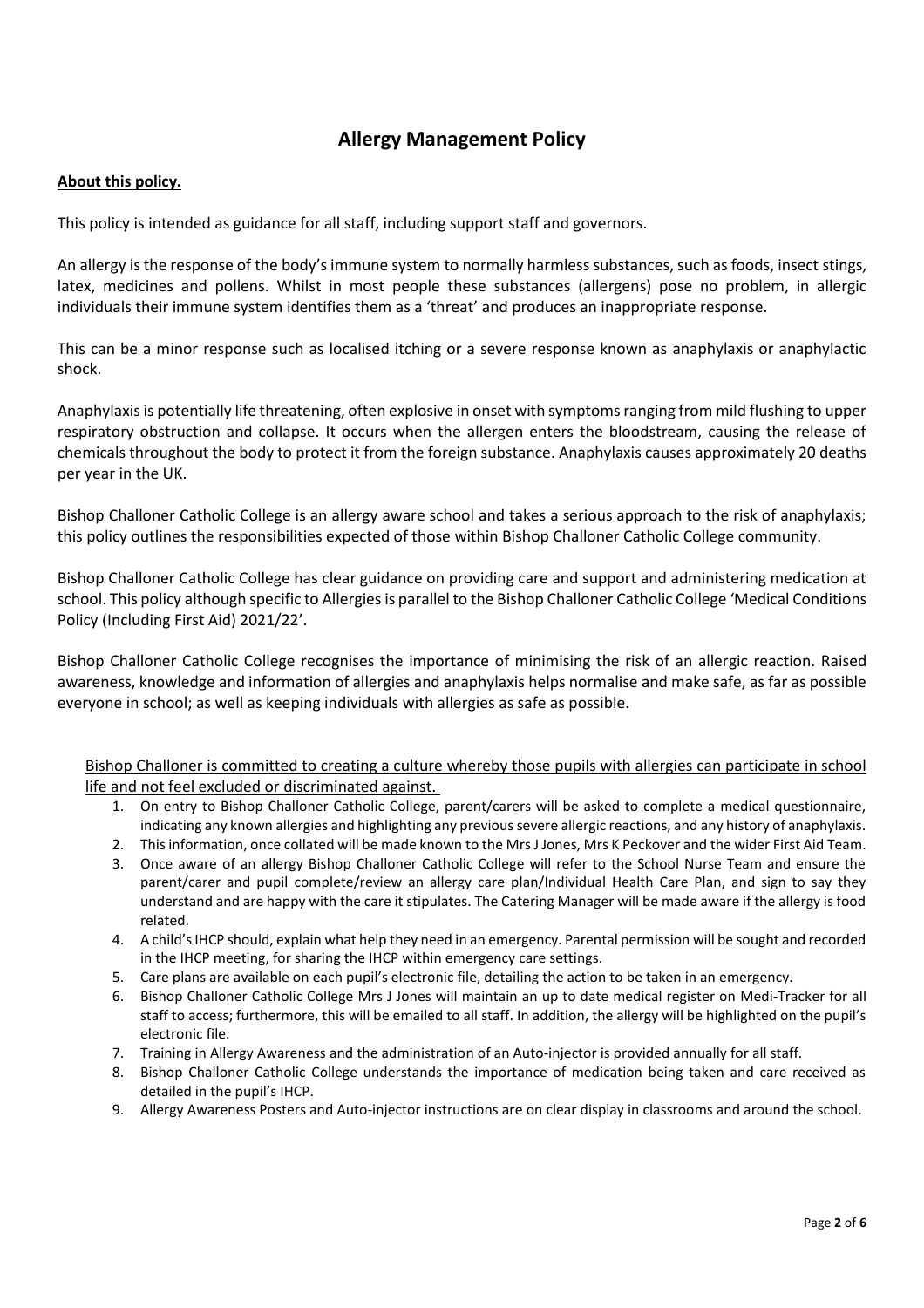- 10. Staff must be aware at all times of the pupils in their care who have known allergies and must supervise any foodrelated activities with due caution.
- 11. All leaders of school trips must ensure they are competent to act in case of anaphylaxis prior to the trip departure and ensure they carry all relevant emergency supplies. This includes educational visits and 'away' sport fixtures. Any member of staff who feels their training needs to be refreshed prior to the annual training update is to contact Bishop Challoner Catholic College first aider who will provide further training.
- 12. Bishop Challoner Catholic College has a list of the triggers for pupils with medical conditions at Bishop Challoner Catholic College, has a trigger reduction schedule and is actively working towards reducing/eliminating these health and safety risks.
- 13. The IHCP details an individual pupil's triggers and details how to make sure the pupil remains safe throughout the whole school day and on out-of-school activities. Risk assessments are carried out on all out-of-school activities, taking into account the needs of pupils with medical needs.
- 14. The Governing Body has made sure that there is the appropriate level of insurance and liability cover in place.

#### Bishop Challoner Catholic College has clear guidance on the storage of medication and equipment at school.

- 1. Pupils may carry their own medication/equipment, or they should know exactly where to access it.
- 2. Pupils can carry controlled drugs if they are competent, otherwise Bishop Challoner Catholic College will keep controlled drugs stored securely, but accessible, with only named staff having access. Staff at Bishop Challoner Catholic College can administer a controlled drug to a pupil once they have had specialist training.
- 3. Bishop Challoner Catholic College will make sure that all medication is stored safely, and that pupils with medical conditions know where they are at all times and have access to them immediately.
- 4. Bishop Challoner Catholic College will store medication that is in date and labelled in its original container where possible, in accordance with its instructions. Bishop Challoner Catholic College will not give medication (prescription or non-prescription) to a child under 16 without a parent's written consent except in exceptional circumstances, and every effort will be made to encourage the pupil to involve their parent, while respecting their confidentiality.
- 5. Parents are asked to collect all medications/equipment at the end of the school term, and to provide new and indate medication at the start of each term.
- 6. Bishop Challoner Catholic College disposes of needles and other sharps in line with local policies. Sharps boxes are kept securely at school and will accompany a child on off-site visits. They are collected and disposed of in line with local authority procedures.
- 7. Spare Auto-injectors should be kept at an appointed place clearly marked with each pupil's name and also any other medication that might be used such as a spare inhaler and antihistamine. A copy of their care plan will also available at this location.

## From 1 October 2017 the Human Medicines (amendment) Regulations 2017 allow schools to buy adrenaline autoinjector devices without a prescription.

- 1. These should be considered a spare/back-up device and should only be used on pupils known to be at risk of anaphylaxis, for whom medical authorisation and parental consent for use of the spare AAI has been provided.
- 2. The school's spare AAI can be administered to a pupil whose own prescribed AAI cannot be administered correctly immediately.
- 3. If someone appears to be having a severe allergic reaction, you MUST call 999 immediately, even if they have already used their own AAI device, or a spare AAI.
- 4. In the event of a possible severe allergic reaction in a pupil who does not meet these criteria, emergency services (999) should be contacted and advice sought from them as to whether administration of the spare emergency AAI is appropriate.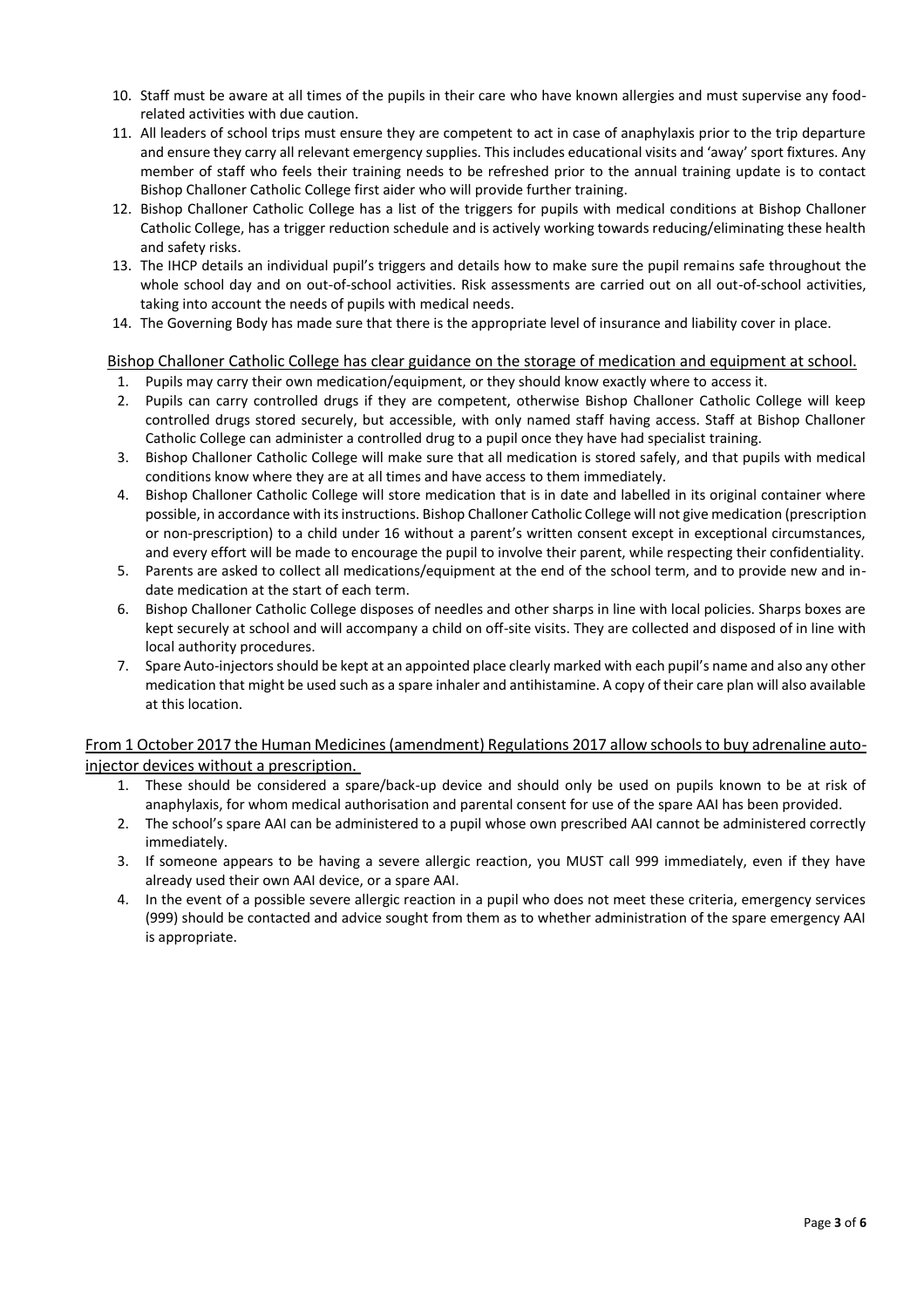In an emergency: Bishop Challoner Catholic College makes sure that all staff understand what constitutes an emergency for an individual child and makes sure that emergency medication/equipment is readily available wherever the child is in the school and on off-site activities, and is not locked away.

- 1. When dialling 999, give clear and precise information.
- 2. If a pupil's condition deteriorates and a second dose of adrenaline is administered after making the initial 999 call, make a second call to the emergency services to confirm that an ambulance has been dispatched and update the operator.
- 3. If a pupil needs to attend hospital, a member of staff (preferably known to the pupil) will stay with them until a parent arrives, or accompany a child taken to hospital by ambulance.
- 4. Bishop Challoner Catholic College will make sure the used Auto-injector and the IHCP go with the casualty to Hospital.
- 5. Bishop Challoner Catholic College will make sure that there are more than one members of staff who have been trained to administer the medication and meet the care needs of an individual child. Bishop Challoner Catholic College will ensure that there are sufficient numbers of staff trained to cover any absences, staff turnover and other contingencies.
- 6. Bishop Challoner Catholic College reviews all medical emergencies and incidents to see how they could have been avoided, and changes school policy according to these reviews.

#### Parent Responsibilities

- 1. On entry to Bishop Challoner Catholic College, parent/carers are responsible for completing the medical questionnaire, indicating any known allergies and highlighting any previous severe allergic reactions, and any history of anaphylaxis.
- 2. Parents are responsible for ensuring that sufficient emergency supplies are kept on site (Auto-injectors, inhalers and antihistamine), are in date and replaced as necessary.
- 3. It is the responsibility of the parent to keep the school up to date with current contact telephone numbers and details.
- 4. Parents are required to work with school staff in the best interest of the child.
- 5. If an episode of anaphylaxis occurs outside school, Bishop Challoner Catholic College must be informed. Parents are requested to keep Bishop Challoner Catholic College up to date with any changes in allergy management with regards to clinic summaries or re-testing and new food challenges.
- 6. It is the parent/carers responsibility to ensure home to school transport issues are managed.

#### Pupils: Bishop Challoner Catholic College is aware that school is a common location for anaphylaxis to happen. Therefore;

- 1) Pupils must be familiar with what their allergies are and the symptoms they may have that would indicate a reaction is happening. Pupils are trained to administer their own auto-injector and must carry it on their person.
- 2) All pupils will be assessed for their competence of managing their allergies and emergency medication. Pupils are encouraged to self-manage their condition while still in a semi-protected environment.
- 3) To minimise the risk of allergies and anaphylaxis, Bishop Challoner Catholic College will engender whole school awareness through the curriculum, medical/first aid practice & policies, assemblies, extracurricular activities, catering systems and promotions, school website, School Nurse Team & medical professionals, direct communication with parents & pupils, induction evenings & the school's medical questionnaire and the on-going support of Allergy UK.
- a. First aid workshops are delivered to pupils; in these sessions, pupils engage with various scenarios.
- b. Personal Tutor time; within each academic year all pupils are educated on the serious nature of allergies, how to identify signs and symptoms of an allergic reaction and how to help prevent an allergic reaction; food handling and cross contamination is explored. What to do in an emergency.
- c. Citizenship lessons look at 'risk' in all aspects of life and this includes risks found within the kitchen. Pupils discuss the nature of allergies; how to spot them and how to respond in an emergency.
- d. Food technology use the school medical register to identify pupils with allergies; their names are highlighted on the class seating plan. Pupils are asked about any known allergies for themselves that school may not be aware of. Technician and teachers check food labels and highlight any allergens. Pupils with severe/multiple allergies, for example inhaling an ingredient could cause a reaction, would not be allowed to take part in food lessons. Food handling and sharing; cross contamination, is also explored.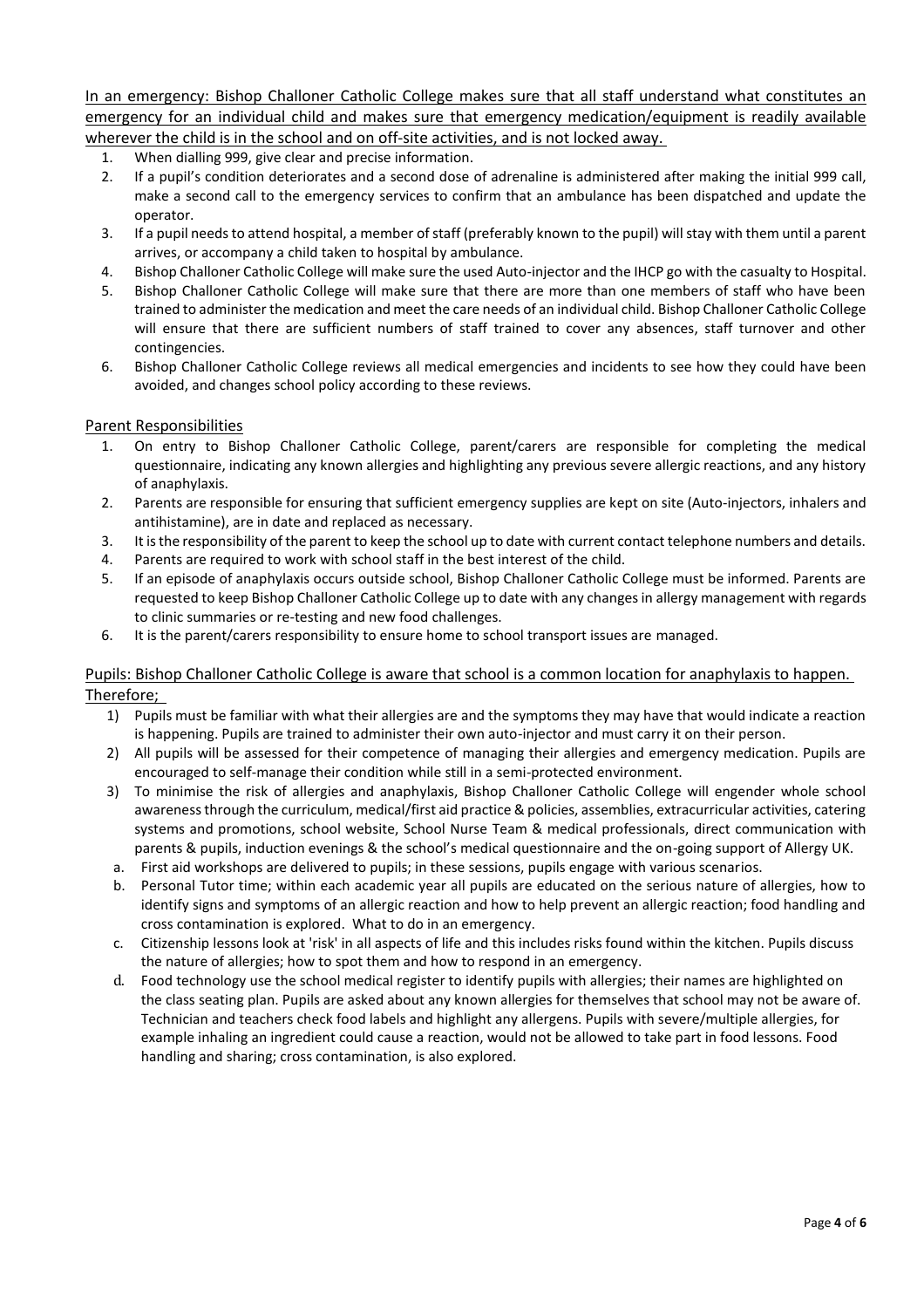# Food allergens

- 1. Bishop Challoner Catholic College is not a nut-free environment as we believe this can lead to a false sense of security and we prefer that pupils and staff remain vigilant at all times. Staffs and governors are not in a position to guarantee an allergen free environment, rather to minimise the risk of exposure and encourage self-responsibility. With this in mind, staff and pupils are asked not to bring nuts or foods containing nuts into school or on trips and visits.
- 2. The catering department is aware by use of the school's internal system of all individual pupil food allergies and specific dietary requirements.
- 3. The catering department provides clear orange labelling, to all food containing one of the 14 allergens, served in the dining hall at all times.

The 14 most common food allergens;

- Cereals containing gluten
- Crustaceans, for example prawns, crabs, lobster and crayfish
- Eggs
- Fish
- Peanuts
- Soybeans/Soya
- Milk
- Nuts such as almonds, hazelnuts, walnuts, cashews, pecan nuts, Brazil nuts, pistachio nuts, macadamia (Queensland) nuts
- Celery (and celeriac)
- Mustard
- Sesame seeds
- Sulphur dioxide and sulphites
- Lupin
- Molluscs for example clams, mussels, whelks, oysters, snails, and squid
- 4. The Catering Manager will make themselves available to meet with any parent wishing to discuss their child's individual dietary requirements.
- 5. All catering staff are trained in Food Safety and Hygiene; food preparation and handling techniques, to reduce the risk of a food allergic reaction due to the possibility of cross-contamination.
- 6. A spreadsheet with every item of food used in the kitchen is kept in the main dining area and is uploaded on to the school web site; this allows parent/carers to be aware of foods/allergens within school.
- 7. The catering team work with LACA Allergen Management Guidance for Catering in Education, who support schools, caterers and pupils in understanding the best practice for caterers in education with regard to managing allergens safely: understanding legal requirements, roles and responsibilities and Allergen Management i.e. risk assessment tools.
- 8. The catering team adhere to and uphold Natasha's Law: This legislation came into effect 1 October 2021. Under this law, all food outlets must provide full ingredients lists with clear allergen labelling on all food that is pre-packed for direct sale. This change in the law will give people with food allergies confidence when they are buying pre-packaged food for direct sale such as sandwiches and salads.

Symptoms – usually develop quite quickly after exposure, although occasionally they develop gradually over a few hours. One or more symptoms can occur:

- Rash developing to hives across the body
- Abdominal cramps
- Localised inflammation and/or localised tingling sensation
- Swelling of the tongue, throat and mouth
- Asthma symptoms; noisy breathing, wheezing
- Difficulty in swallowing or speaking